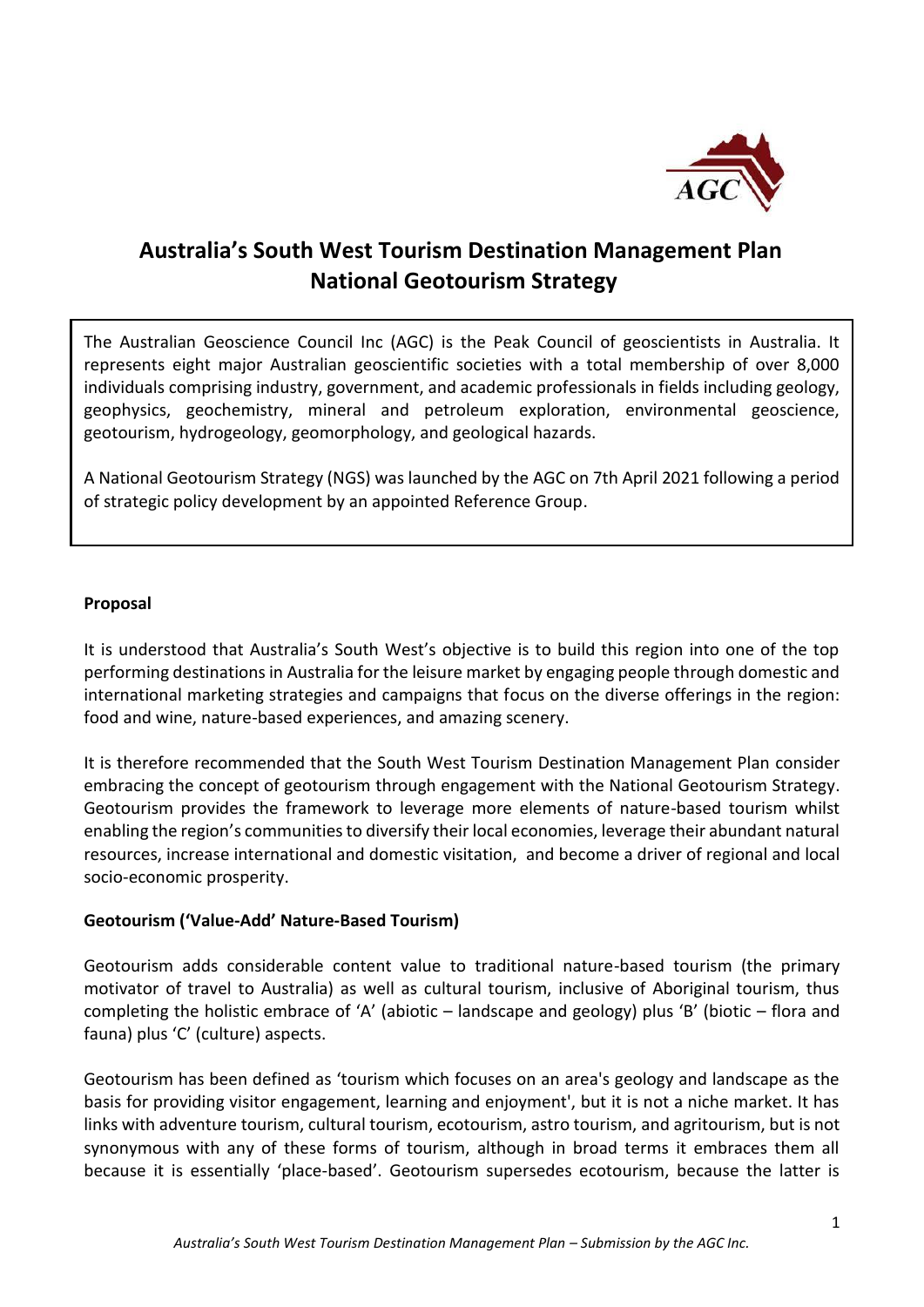practised in protected areas such as national parks whereas geotourism is undertaken in all areas, including places where primary industry activities are being undertaken, and in areas with Aboriginal land tenure.

Geotourism promotes tourism through visits to geological features (geosites), use of 'geotrails' and viewpoints, guided tours, geo-activities (such as geological time trails, fossil walks, rock gardens etc.), and patronage of visitor centres and museums. Geotourism attractions are now being developed around the world primarily as a sustainable development tool for the development of local and regional communities.

The development of a National Ecotourism Strategy in 1994 and subsequent state/territory-based initiatives is considered as a particularly useful precedent and guide. Of significance internationally is that geotourism is booming, whereas the development of geotourism in Australia lags many countries' approaches, notwithstanding the fact Australia has taken the initiatives in several areas in development of the concepts underpinning geotourism.

According to the National Geographic Society of the USA, geotourism is:

- Environmentally responsible committed to conserving resources and maintaining biodiversity.
- Culturally responsible committed to respecting local sensibilities and building on local heritage.
- Synergistic bringing together all elements of geographical character to create a travel experience that is richer than the sum of its parts and appealing to visitors with diverse interests.

The 2003 Geotourism study, sponsored by National Geographic and conducted by the Travel Industry Association of America, found that 65 million American households are predisposed to support the principles of geotourism. As the global population of travelers increases and destinations become more globalised and homogenous, these principles are resonating with travelers across the globe. Geoparks, World Heritage Sites and Indigenous Protected Areas.

According to the 2017 report 'Unlocking Our Great Outdoors' of the Tourism and Transport Forum (TTF)<https://bit.ly/2WgeNLb> international visitors to Australia are increasingly engaging in naturebased tourism. In 2016, it was reported that 5.2 million international visitors, or over two-thirds of all the international visitors to Australia, engaged in some form of nature-based tourism. In addition, nature-based tourism attracted 20.1 million domestic overnight visitors in 2016 and 23.6 million domestic day trip visitors. After recording flat growth between 2005 and 2011, nature-based tourist numbers have accelerated in more recent years. This has occurred for all three main categories of tourists – international, overnight domestic and day trippers.

This TTF report also highlighted the potential of 16 identified major landscapes developed by Tourism Australia and Parks Australia as the Australia's National Landscapes program, one of which was the 'Great South West Edge' i.e., essentially the Great Southern Sub-Region of Australia's South West <https://bit.ly/3Io9sqW> and featured recently in an international journal GEOExPro. Reference<https://bit.ly/3BVb4WQ>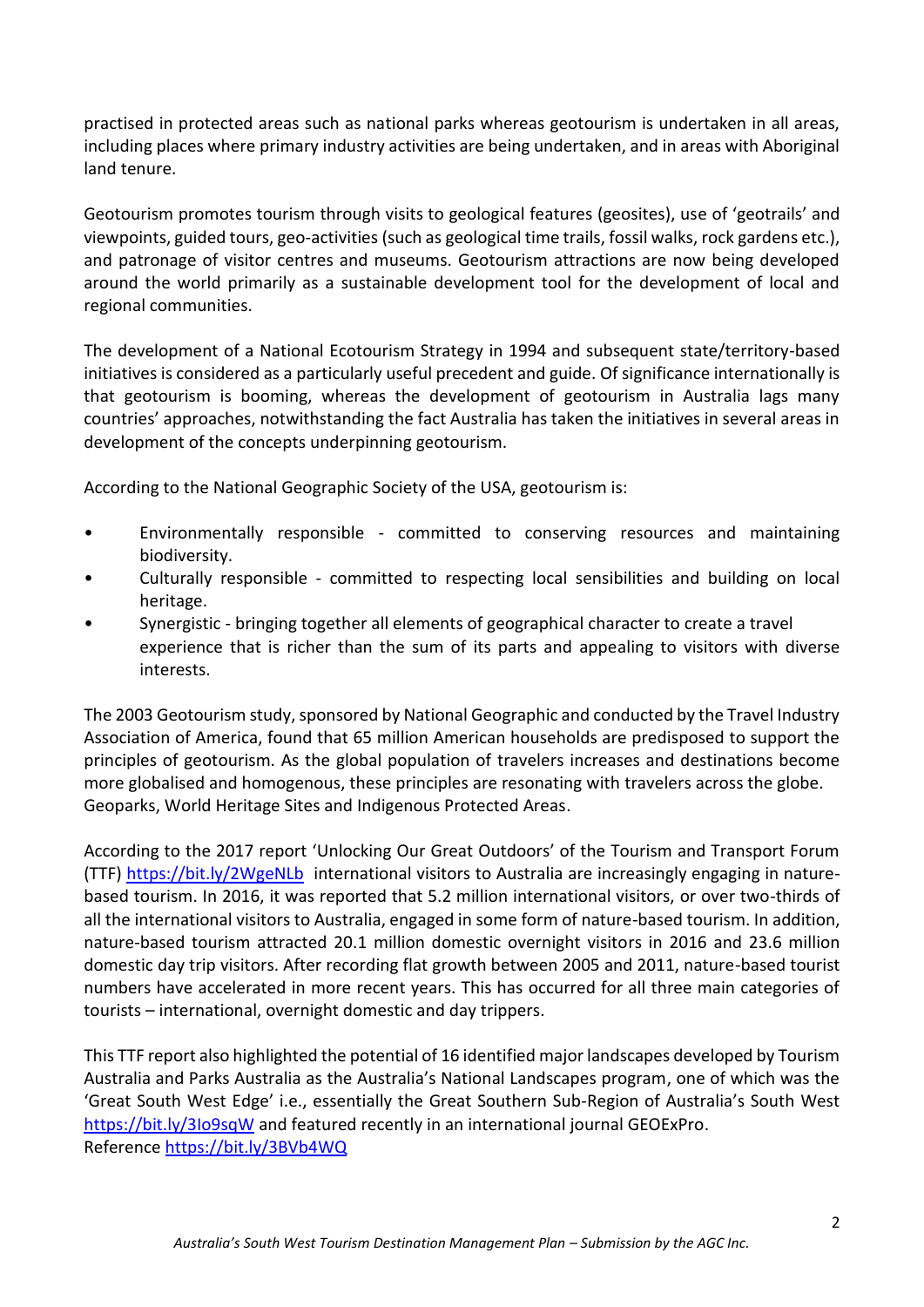Many of these landscapes and other regions offer the opportunity for younger FITs (increasingly 'digital natives'), eager to combine a geotourism experience obtained through adventurous self-drive tours by accessing newly developed geotrails as envisaged in the National Geotourism Strategy.

### **The National Geotourism Strategy**

Launched in April 2021 by the AGC, the National Geotourism Strategy (NGS) is being implemented to support the orderly development of major geotourism projects and activities in line with overseas trends and domestic regional development imperatives. Further details about the NGS and its seven strategic goals can be referenced at<https://www.agc.org.au/geoscience-in-australia/geotourism/>

Of relevance to the tourism destination management planning process, **Goal 5** focuses on geotourism opportunities in regional areas that occur outside parks and reserves, but which may contain interesting features and narratives including geological, biological, and cultural elements. These include the development of geotourism in mining communities with potential geoheritage and cultural heritage sites. The goal is being designed to unite through collaboration representatives from mining groups, Aboriginal heritage, and tourism groups, to explore new geotourism opportunities.

This goal recognises that there are a range of landscapes in Australia that contain either Aboriginal and/or European settlement value, which do not fit into more 'traditional' narratives of geotourism in unmodified or protected areas. Mining landscapes, both past and present, possess important educational values and offer interesting aesthetics and experiences that could be of considerable interest to tourists, given the richness and extent of the mining heritage throughout much of the South West region<https://bit.ly/3t9nPsO>

Geotourism opportunities could also arise from the consequences of mine closure, much of which is currently oriented to environmental remediation. There is scope to include the preservation of mining heritage in situ with the geotourism or geoheritage potential being accepted as the rationale for conserving these assets as important cultural heritage assets for new geotourism product development. In this regard, discussions have already commenced with the CRC TiME to identify areas in which collaboration can take place.

Aboriginal cultural elements and landscapes cut across widely accepted, post-settlement landforms and landmarks, and have values specific to various groups and individuals. Therefore, there is potential to incorporate and/or communicate (with permission or via collaboration) creation stories and narratives of landscapes and features through geotourism. In this context, there is an opportunity to see a greater emphasis put on the connection across geotourism, geoheritage and the cultural heritage of Aboriginal peoples and the potential for future collaborations. In this context, Goal 5 seeks to embed the Aboriginal experience into the overall visitor economy, thus improving business capability and awareness.

The pursuit of geotourism offers the potential for new industries and employment opportunities through the development of major projects within Australia. Also, very significantly from a strategic perspective, the AGC recognises that the development of geotourism may be one of the best ways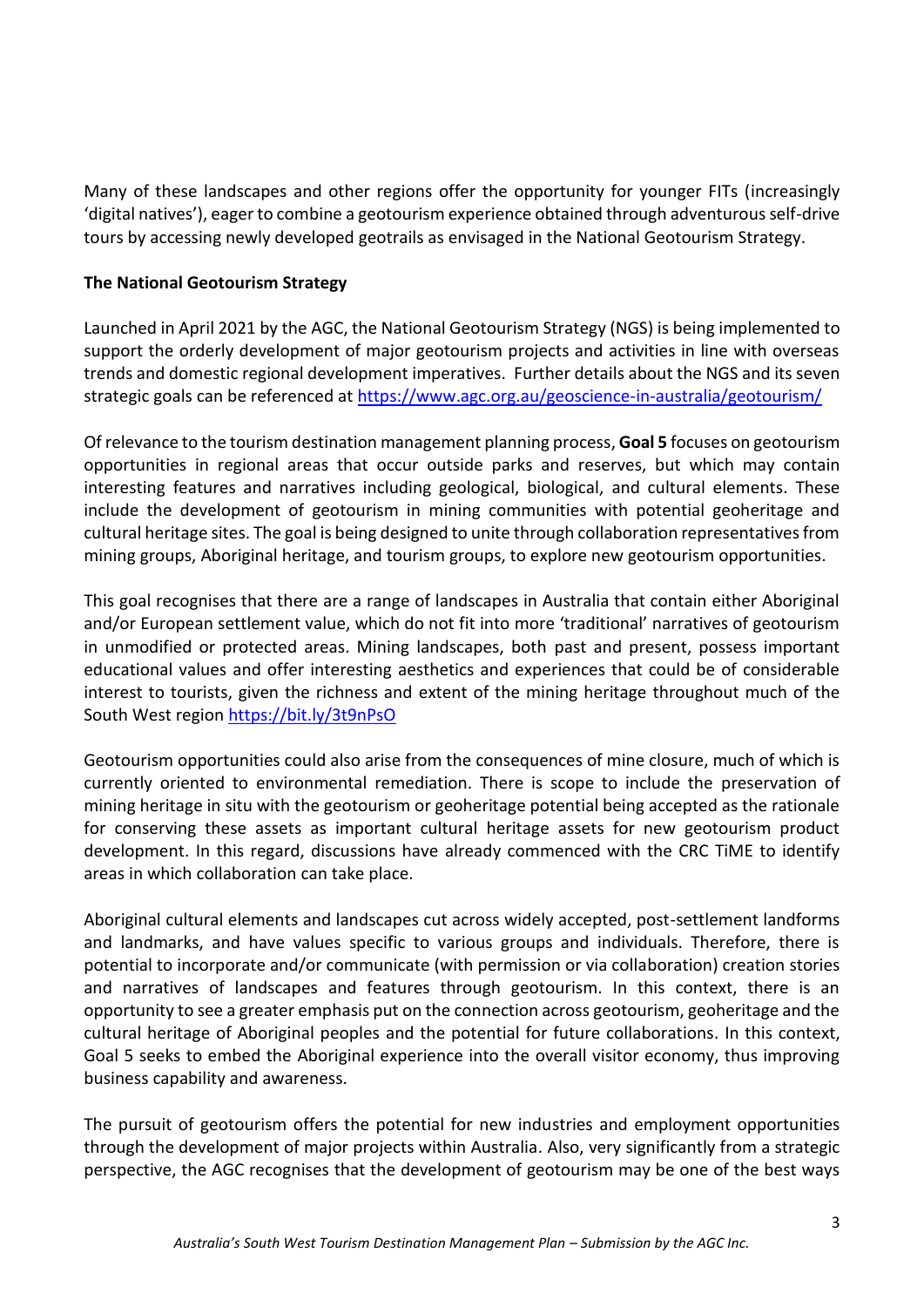to communicate the value of geoscience to the broader Australian community. The AGC considers that this improved profile for geoscience is likely to have a positive impact in other areas of strategic importance, most notably the need for continuing tertiary enrolments in geoscience in key regional places that is required to meet Australia's needs for highly qualified geoscience graduates and researchers into the future.

#### **Geotourism as a Driver of Place-based Regional Economic Development**

Geotourism is increasingly seen globally as an instrument of regional economic development. Geotourism in its holistic framework is also 'place-based' in the following ways:

- 1. As stated previously, adds considerable content value to traditional nature-based tourism (the primary motivator of travel to Australia) as well as cultural tourism, inclusive of Aboriginal tourism, thus completing the holistic embrace of 'A' (abiotic – landscape and geology) plus 'B' (biotic – flora and fauna) plus 'C' (culture) aspects.
- 2. Celebrates geoheritage and promotes awareness of and better understanding of the geosciences, noting that a revised global framework for the application of criterion (viii) of the World Heritage Convention as it applies to World Geological Heritage has recently been released by the IUCN [https://portals.iucn.org/library/sites/library/files/documents/2021-](https://portals.iucn.org/library/sites/library/files/documents/2021-025-En.pdf) [025-En.pdf](https://portals.iucn.org/library/sites/library/files/documents/2021-025-En.pdf) .
- 3. Contributes to regional development imperatives in areas experiencing social and economic difficulties through increased tourist visitation, particularly from overseas – of increasing interest to local government agencies and state based, regional development commissions and agencies.
- 4. Provides a means of highlighting and promoting public interest in mining heritage including gemstone and gold fossicking as well as the emerging interest in rare earth minerals.
- 5. Provides the means of increasing public access to geological information through a range of new interactive digital applications on smartphones that enable advanced and innovative ways of experiencing nature, for example, augmented reality, Soundtrails and 3D visualisations. **Goal 1** of the NGS is assessing and promoting new digital technologies to highlight and interpret natural and cultural heritage, highlighting geology and landscape.
- 6. Engenders an increasing awareness of the importance in geology as a fundamental science that has had and will continue to have major impacts on civilisations.
- 7. Promotes tourism through visits to geological features (geosites), use of geotrails and viewpoints, guided tours, geo-activities (such as geological time trails, fossil walks, rock gardens, rail trails, skywalks etc.), and patronage of local visitor centres and museums.
- 8. Encourages attractions to be developed as a sustainable tool for the growth of local and regional communities.
- 9. Offers the potential for new industries and employment opportunities through the development of major projects within Australia.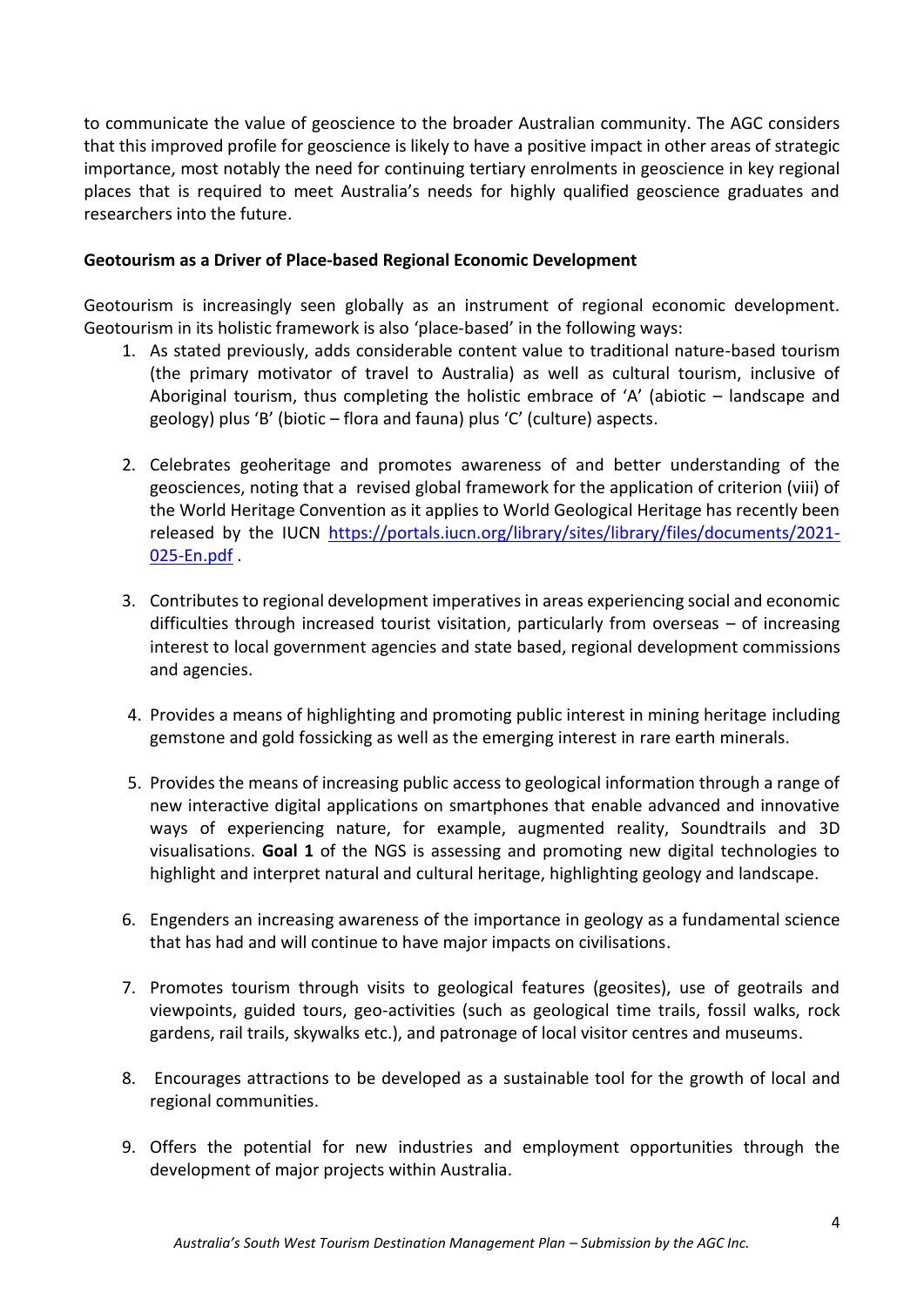# **Key benefits of Geotourism Development**

The benefits of geotourism development in Australia are many including:

- **1. Tourism Industry** development benefits in the context of addressing the current COVID-19 pandemic can be realised through the holistic approach of geotourism which enhances the value of traditionally structured, nature-based tourism by generating new product development (i.e., including geology, landscape, flora and fauna, as well as cultural heritage attributes, both Aboriginal and post European settlement).
- **2. Employment benefits**through the adoption of a strategy to support and promote geotourism include the following, all of which have the potential to significantly improve indigenous employment, and more broadly, regional employment:
	- New domestic employment and consulting opportunities for natural/cultural heritage professionals, design of interpretation signage/boards, design of geotrails;
	- Management roles in geoparks and mining parks, regional development, and local government agencies supporting the visitor economy.
	- Direct employment opportunities in tour operations resulting from increased tourism visitation.
	- Opportunities for pastoralists to value-add and diversify by developing 'farm stay' and 'station stay' tourism experiences.
	- Creating indirect multiplier effects across other industries to service the additional visitation.
- **3. Societal benefits** for local communities, particularly in rural and regional Australia, include the following:
	- A mechanism for celebrating and raising awareness of mining heritage, past and present.
	- An opportunity to enhance community engagement and build value into Environmental, Social, and Governance (ESG) considerations.
	- By celebrating geological heritage, and in connection with all other aspects of the area's natural and cultural heritage (and most significantly, Aboriginal heritage), geotourism enhances awareness and understanding of key issues facing society, such as using our Earth's resources sustainably.
	- By raising awareness of the importance of the area's geological heritage in society today, geotourism gives local people a sense of pride in their region and strengthens their identification with the area.
	- The NGS acknowledges the need to protect the scientific and cultural sensitivity of some geoheritage and geosites, and to ensure protection from geotourism where appropriate.
	- Education opportunities and early employment experience for school-age children who are more sensitive to protecting and nurturing our environment.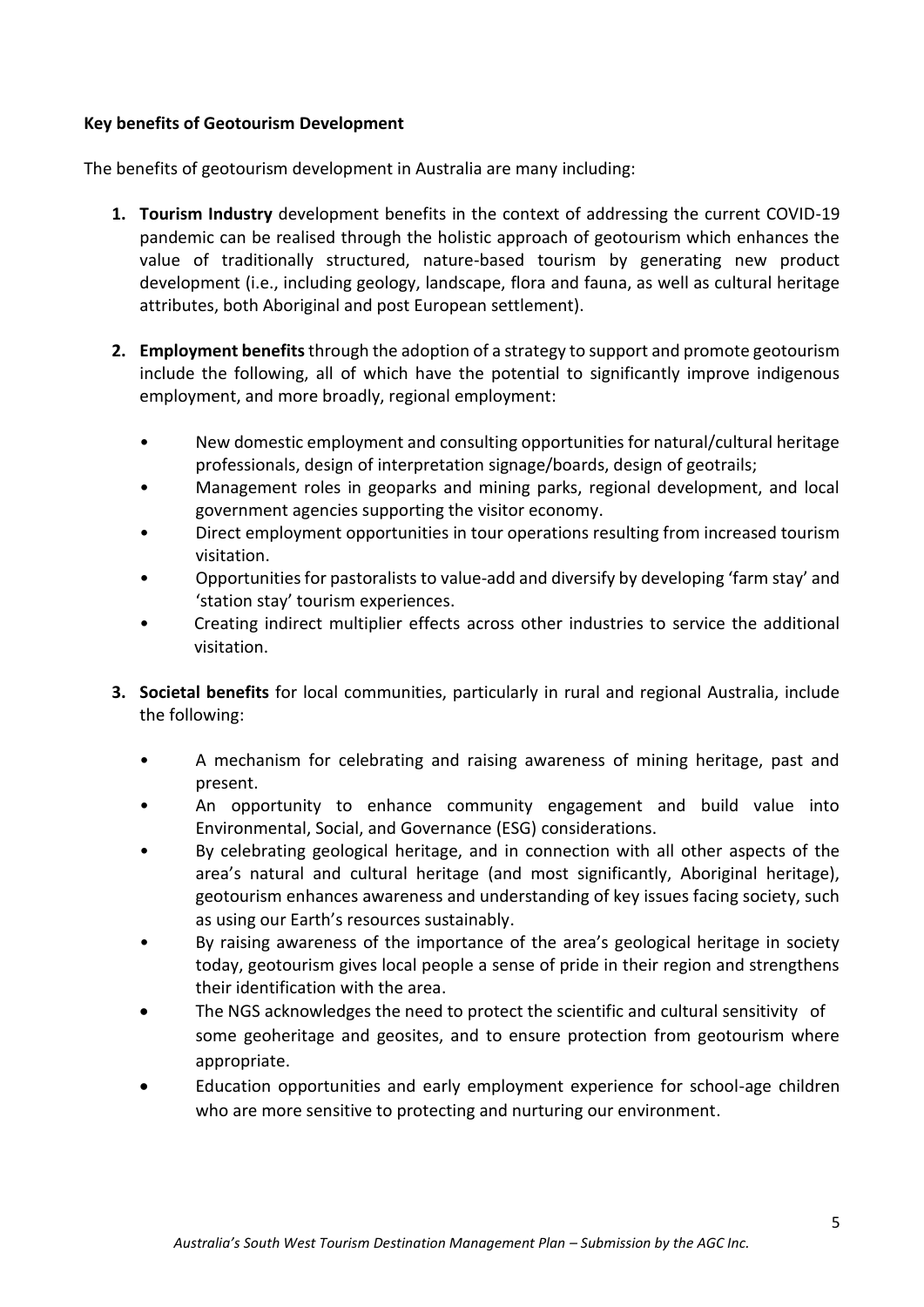In summary, the over-riding socio-economic benefits of geotourism are measurable economic outcomes through the enhancement of traditional nature-based tourism resulting in additional day and over-night visitors, increase visitor spend, direct and indirect regional economic output, household income and wages, and local (including Aboriginal) employment.

# **Delivering Geotourism Products and Experiences**

Geotourism can be readily delivered through the development of both geotrails and geoparks within identified 'GeoRegions'. In Australia, a 'GeoRegion' can be considered a defined area of natural and cultural heritage which highlights outstanding geoheritage features within which geotrail and geopark projects can be developed. Adopting this initial approach offers the opportunity for proponents using the language of 'GeoRegions' to explore various alternative options for geotourism development, including a strong focus on the establishment of geotrails between sites of geological merit as interpretive sites, including robust geoheritage sites, some of which may already have been established as geological 'monuments' or recognised in state or national geoheritage registers. As a first step, a full audit of natural and cultural heritage attributes in the region as well as early discussions with state/territory based Geological Surveys, Planning and Environment agencies, and any other state/territory government agencies responsible for land and resource management is recommended.

### **Geotrails**

A geotrail can deliver geotourism experiences through a journey underpinned by an area's geology and landscape. Geotrails are therefore best constructed around routes currently used by tourists i.e., geotrails should form logical journeys linking accommodation destinations. **Goal 3** of the NGS is Establish a framework for creating high quality, sustainable geotrails.

Geotrails can comprise roads, walking and biking trails, and disused railway easements. Geotrails should meld the geological heritage features of a region with a cohesive story and should incorporate and package in the biodiversity and cultural components (including mining heritage) of the region through which the geotrail traverses. Geotrails do offer the advantages of having universal appeal, and do not compete with or impact on land management/access issues. They are easy to establish and represent a very cost-effective means of enhancing regional development.

They are also an effective vehicle for promoting broader community interest in Geoscience and recognition of it as one of the four fundamental sciences along with Physics, Chemistry and Biology. As such there are long-term educational and cultural benefits in fostering the appreciation of how our Earth influences landscape, ecology, and our lifestyles. Western Australia already features the John Forrest National Park Railway Reserve Heritage <https://bit.ly/3LVWymo> and Meckering Geotrails.

In addition, Western Australia's Mid-West Development Commission (MWDC) is working with seven shire councils to establish WA's first major geotourism development to be built on a geotrail model, focused on the Murchison 'GeoRegion' of WA. The MWDC believes that the ancient Murchison geology and mining heritage provides the ideal platform for unique, nature-based tourism experiences of global significance, particularly to the 'experience seeker / dedicated discoverer' market. The Mid West Tourism Development Strategy (2014) concluded that the region's iconic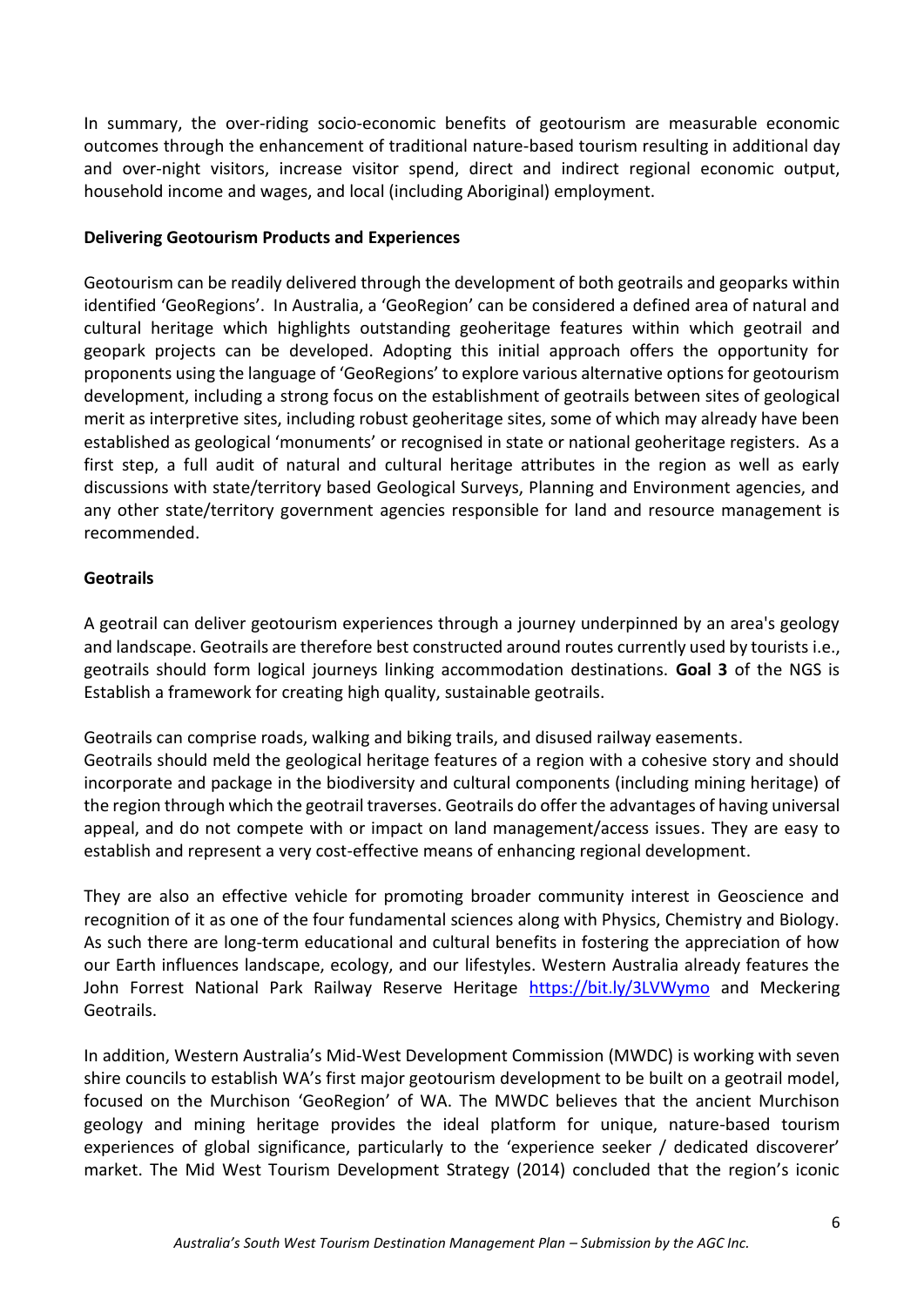nature-based tourist attractions were not developed to their potential and that its visitor appeal was not fully realised. The Strategy identified geotourism in the Murchison 'GeoRegion' as a potential 'game changing' tourism initiative, with capacity to help this 'GeoRegion' realise its potential as a major tourism destination.

The AGC has recently communicated with WA State Government Ministers regarding announcement late last year in which it was announced that more than \$20 million was being invested in the Great Southern region towards trails and national park amenities alone through WA Recovery Plan funding. The AGC has advised the Government that relevant NGS working groups would welcome the opportunity to engage and collaborate with your department by sharing knowledge and experience in the development of the geotrail concept. The AGC also indicated that it has the capacity to facilitate connections with professional geoscientists who can provide suitable interpretive geology of points or routes of interest.

# **Geoparks**

On the world stage, 'UNESCO Global Geoparks are single, unified geographical areas where sites and landscapes of international geological significance are managed with a holistic concept of protection, education and sustainable development. Their bottom-up approach of combining conservation with sustainable development while involving local communities is becoming increasingly popular.' Unlike World Heritage Areas and national parks, geoparks can embrace both protected and any resource extraction areas, focusing on sustainable development objectives. Geoparks also focus on community engagement and ownership. In Australia, national parks focus on biodiversity and often with insufficient attention given to geological heritage. Whilst World Heritage Areas and national parks are created in perpetuity, the status of global geoparks are reviewed by UNESCO every four years.

Whereas a geopark must demonstrate geological heritage of particular significance, the purpose of a geopark is to explore, develop and celebrate the links between that geological heritage and all other aspects of the area's natural, cultural, and intangible heritages. It is about reconnecting human society at all levels to the planet we all call home and to celebrate how our planet and its 4,600 million-year long history has shaped every aspect of our lives and our societies. Geoparks are both a regional development concept as well as a branding tool. They achieve these goals through conservation, education and geotourism. Geoparks can comprise both protected and non-protected areas and enable and celebrate sustainable development of primary industries such as mining, agriculture, and forestry.

Geoparks can choose to evolve through a series of levels from 'aspiring', 'national', 'regional' (e.g., European or Asia-Pacific Regions) to 'global'. There are now hundreds of geoparks around the world. Support to individual geoparks is offered through the Global Geoparks Network Bureau which is currently representing 169 members from 44 countries. The original target of the Global Geoparks Network is establishing 500 geoparks around the world. The number is growing at a rate of about 10 new global geoparks per year.

In Australia, the approval of State/Territory Government Geological Surveys for individual projects is essential. The development of the NGS through **Goal 2** is being structured to provide a pathway for State and Territory governments to evaluate and approve major geotourism project proposals.